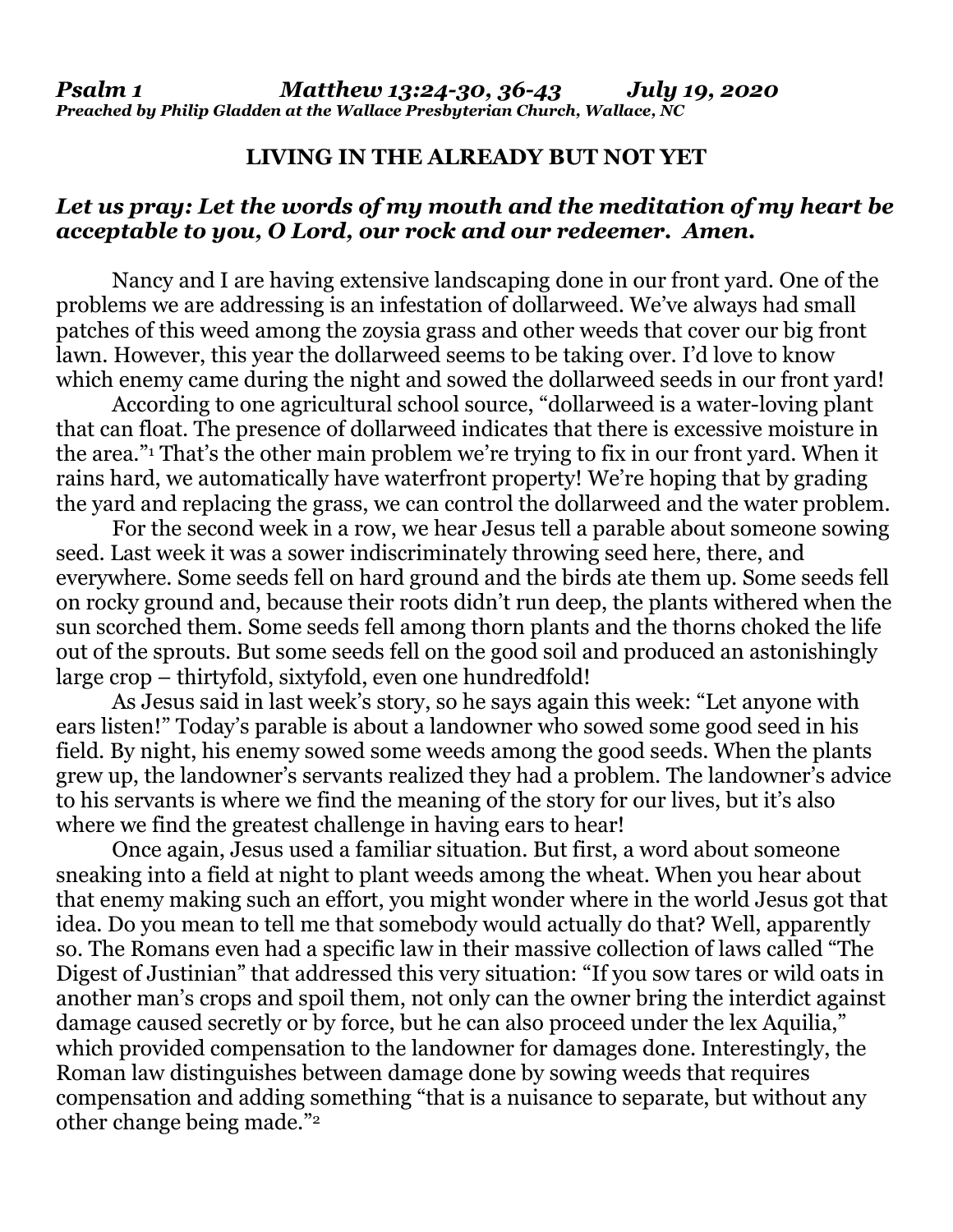Don't think such things happened only 2000 years ago. When Nancy and I served at the First Presbyterian Church in Rocky Mount, NC in the early 1980's, Vernon Sechrist was a member of the congregation. He was the managing editor of *The Rocky Mount Telegram* and something of a local legend. He wrote a weekly column called "Relax." I used to enjoy hearing him tell his very entertaining stories.

He and another man in town had a good-natured and long-running rivalry as UNC and Duke fans. Their rivalry included playing practical jokes on each other, related to their school loyalties. Vernon told me about the time he went to his friend's house late one night and sowed grass seed of a distinctly different kind and color than the grass already in his friend's yard. When the seed germinated and began to grow, his friend saw a big UNC spelled out right there in his front yard!

Jesus' story about the weeds in the wheat begs the question: Why did the landowner tell his servants not to pull up the weeds when they asked, "Do you want us to go and gather them?" According to the parable, the landowner has a very practical reason for saying "No!" – "No; for in gathering the weeds you would uproot the wheat along with them."

I don't know why my English translation of this story left out what, to me, is very important information. The Greek version of this story says that the enemy "came and sowed in addition weeds resembling wheat among the grain and went away." Scholars are pretty confident that "the weeds" in this story are probably what's called *Lolium temulentum* or Darnel Ryegrass. The name comes from the Latin word for "drunk," because eating the ears of *Lolium temulentum* can, in small doses, make you feel drunk and, in large doses, poison you. The thing about *Lolium temulentum* is, it looks almost exactly like wheat as it is growing, so much so it is sometimes called a mimic weed. Until modern seed sorting machines were invented, it was very difficult to separate the seeds. Once the plants started growing, you couldn't tell the difference until they matured. And, on top of that, the root systems of the true wheat and the mimic weed would get intertwined underground. So, the landowner in the parable is correct when he tells his servants, "No; for in gathering the weeds you *would* uproot the wheat along with them. Let both of them grow together until the harvest time. . ."

Someone has pointed out that the landowner does *not* say to his servants, "You might or you could uproot the wheat along with the weeds." Instead, he warns them, "You *would* uproot the wheat along with the weeds." This is one way the parable can speak powerfully to us as followers of Jesus Christ, even if our literal encounter with troublesome weeds involves nothing more than trying to have a nice-looking front lawn.

Several years ago, when Dr. Mott Blair's office was still on E. Main Street in Wallace, I waited to check in for an appointment. Among the many signs about silencing your cell phone, HIPAA regulations, and insurance, I saw a quite different notice on the ledge in front of the receptionist's desk. Although I don't know the origin of the saying, the words have stayed with me over the years. It read, "There is some bad in the best of us, And there is some good in the worst of us. But there is not enough good in any of us To talk about the rest of us."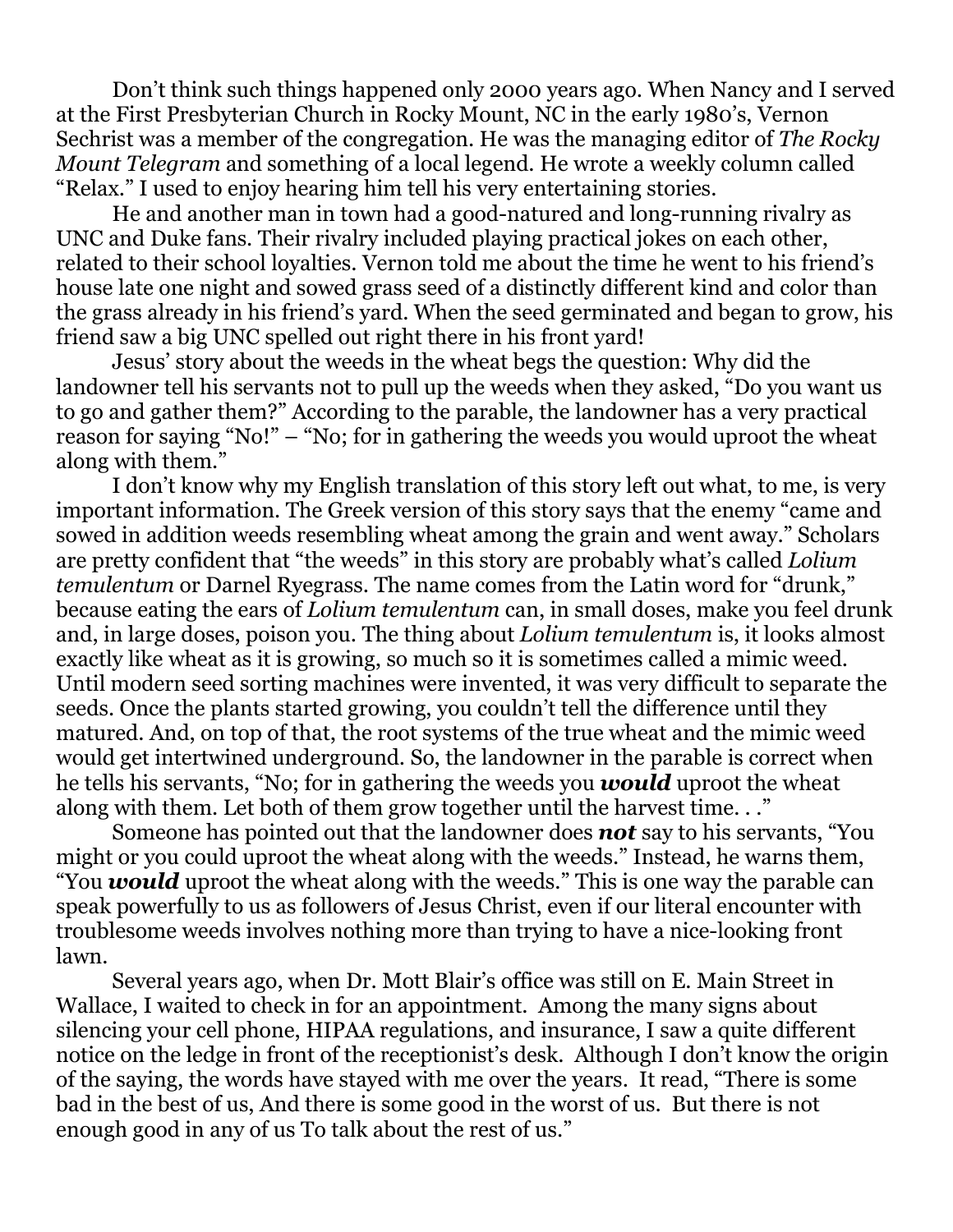Since in his explanation of this parable to his disciples Jesus talks about ultimate things involving a judgment and sorting out of the weeds and the wheat, the sign in Dr. Blair's office seems pretty appropriate for applying Jesus' words to our lives. In many ways and in different places throughout the gospels, Jesus warns his listeners not to think too highly of themselves. In fact, in his Sermon on the Mount, he point-blank says, "Do not judge, so that you may not be judged. For with the judgment you make you will be judged, and the measure you give will be the measure you get." (Matthew 7:1-2)

In other words, Jesus' story about the weeds in the wheat warns us against making ultimate judgments about each other. Usually, maybe even inevitably, we end up doing the work of the angels when we separate the weeds from the wheat in this life. We can end up doing more harm than good when, in our zeal to decide who is in and who is out, we pull up a handful of weeds, only to realize too late that the roots of the wheat are mixed in.

That's right, we live in a world that's a mixed bag, but you don't really need me to tell you that. Some scholars suggest that the explanation of the parable is Matthew's attempt to address the harsh reality of the church in his community – that all was not hunky-dory in the church, that the church itself was a mixed bag. Maybe you don't need me to tell you that either. But before we get too offended and self-righteous, we might do well to realize that we might be the weeds in someone else's estimation!

"No," said the landowner, "don't do anything about the weeds. Leave that to the harvest time and the reapers." Those instructions trouble many people today. Is Jesus teaching us to be passive in the face of evil and not to resist the enemy? Is Jesus teaching us just to sit by and hope for the best some day in the future?

Well, it might seem that way, except all of these parables here in Matthew 13 are about "the kingdom of heaven." Notice how Jesus begins his story, "The kingdom of heaven may be compared to someone who sowed good seed in his field. . ." It's a comparison. It's Jesus' attempt to describe for us earthly minded disciples what it means to live as part of the kingdom of heaven which, according to all of the gospels, *is already right here in our midst!* So, if God's kingdom is already among us, with all of God's expectations about how we are to live as citizens of his kingdom, then we can't really be passive and sit idly by in the face of the evils around us.

It's what has been described as the "already but not yet" aspect of God's rule. Despite the way the world is (and there is no denying it is a mixed bag), we are not hopeless. There is already wheat growing alongside the weeds, because Jesus, the Son of Man, has sown the good seed and God's power is present and available to us here and now. The not yet part also brings us hope. In the parable, God is the one who sorts everything out in the end. That should come as a warning to us in the present day, but it should also be heard as good and freeing news – we are not ultimately responsible! As one preacher has said, "Like those workers in the field, we may think it's our job to pull the weeds, to judge who is worthy to flourish in God's kingdom and who should be rooted out. But that is not our job. Judgment is God's job. God will take care of removing evil in God's own good time. We live in the meantime, in the already-not-yet.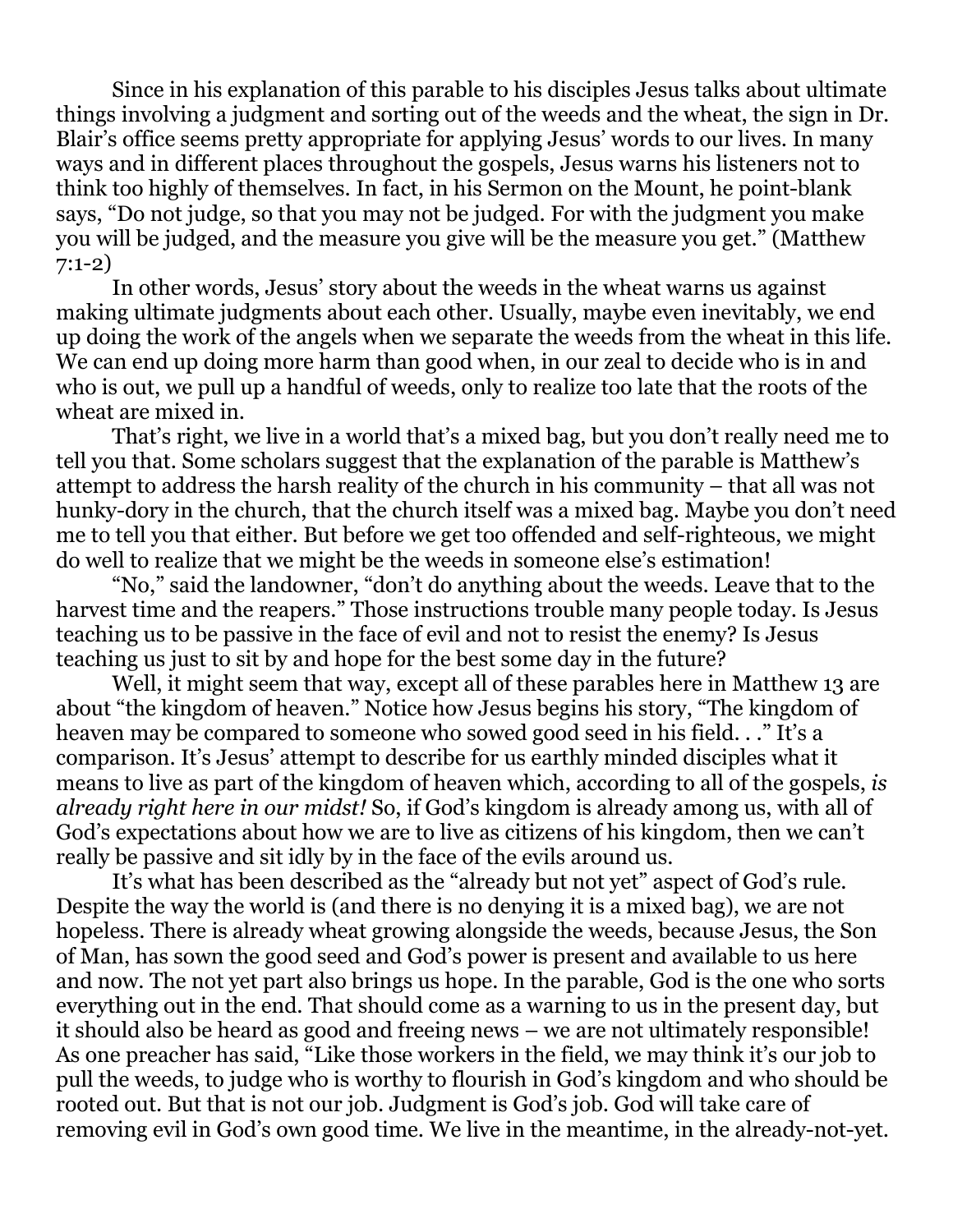The kingdom is becoming . . . and we are part of that kingdom. The kingdom comes with limitless grace in the midst of an evil world. Our job is to offer that grace – to offer Christ – with the same kind of abundant generosity God has offered to us."<sup>3</sup>

From a horticultural point of view, it's impossible for a weed to turn into wheat. Even in the parable itself, there is nothing about the weeds-sown-at-night somehow being transformed into good wheat because of the landowner's wise and patient advice to his servants.

But you can only push a parable so far when you interpret it. After all, we're talking about God's super-abundant, amazing grace – a grace that can produce a thirtyfold, sixtyfold, even a hundredfold crop yield from some seeds that are nurtured in the good soil.

So, what are we to do in this already-but-not-yet time? We can certainly keep from pulling up the wheat with the weeds by not making ultimate judgments about "those other people." But we can also live as if we are the good wheat – not in a selfrighteous, "Thank God I'm not like other people" sort of way, but thankfully and obediently and willingly. Who knows? When we live and act that way, maybe some weeds (even us) will somehow, by God's grace, actually turn into good wheat.

Let me tell you another story  $-$  a parable, really  $-$  that just might help us understand this parable about the weeds and the wheat.

There once was a monastery that had fallen on hard times. As the years passed there were fewer and fewer novices. Some of the younger monks began leaving in dissatisfaction. Few people from the surrounding villages would visit any longer. Eventually only a handful of elderly monks remained and they constantly argued among themselves. Each blamed the problems and the monastery's decline on the other monks. The abbot didn't know what to do.

One day the abbot went to visit his friend, a Jewish rabbi who lived nearby. As they drank tea, the abbot shared with his friend what was going on at the monastery. He asked if the rabbi had any advice he could share with the monks. The rabbi sat quietly, sipping his tea. As the silence stretched on uncomfortably, the abbot pressed his friend, "Don't you have any advice that will save the monastery?" The rabbi put down his cup and said, "I don't think the monks will take my advice, but perhaps they will pay attention to an observation." "Oh, yes," said the abbot, "have you noticed something about the monastery that we haven't?" The rabbi said, "Yes. The Messiah is among you."

The abbot was astounded. "The Messiah is among us? Who is it?" The rabbi said, "I cannot say who it is. But share this observation with the monks and, in time, the truth will be revealed."

The abbot almost ran back to the monastery. He was so excited to share the news with the monks. After they had gathered, the abbot said, "I have incredible news. I have just been told, without any room for doubt or question, that the Messiah is among you."

Naturally the monks were amazed and began to ask, "One of us? Here? But who? How can that be?" The abbot encouraged them to resume their daily tasks and to think